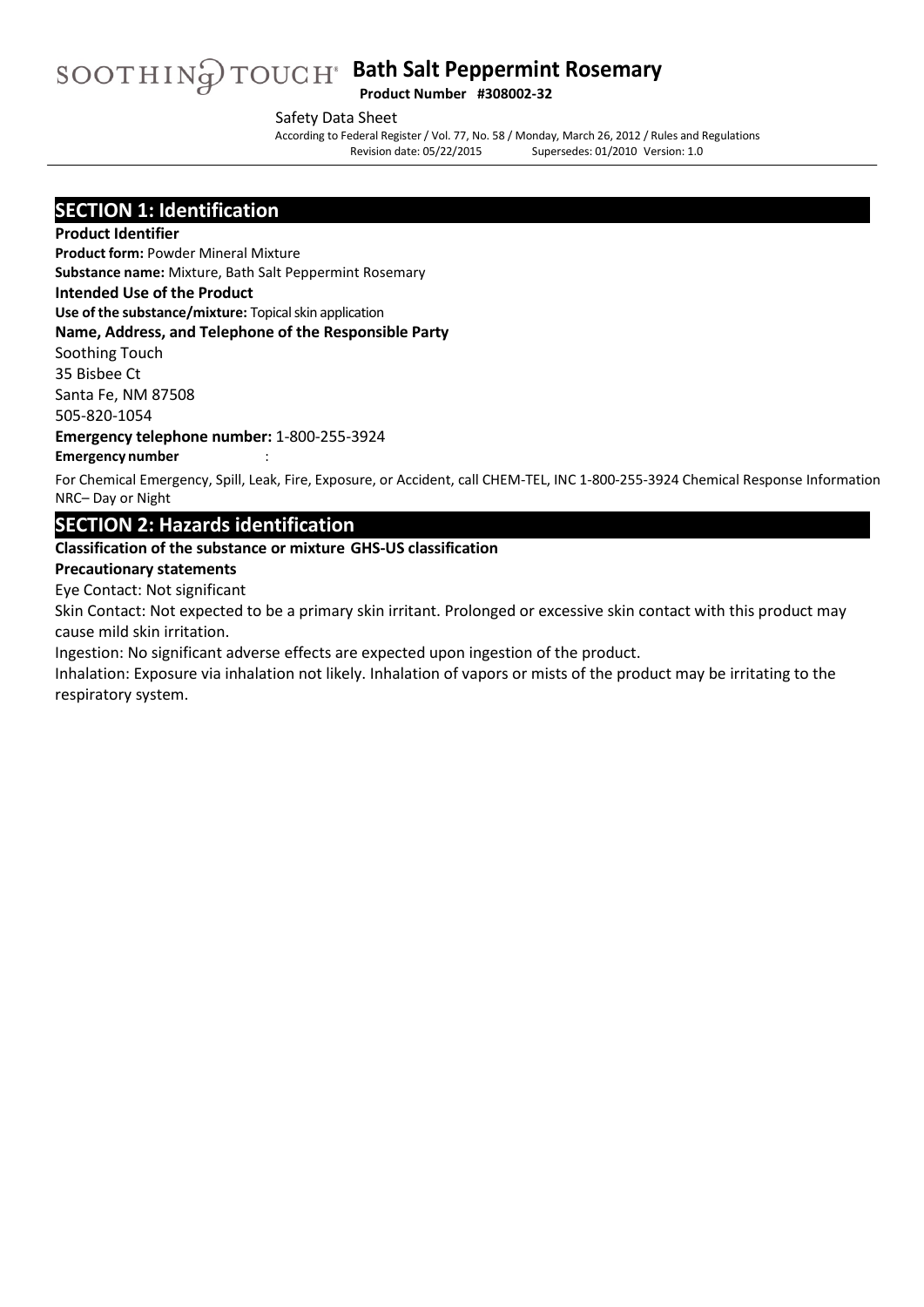Safety Data Sheet

According to Federal Register/ Vol. 77, No. 58 / Monday, March 26, 2012 / Rules and Regulations

# **SECTION 3: Composition/information on ingredients**

| <b>Mixture</b>                                        |              |           |
|-------------------------------------------------------|--------------|-----------|
| <b>Name</b>                                           | CAS#         | %         |
| Magnesium sulfate heptahydrate (Epsom Salt)           | 10034-99-8   | 25-50     |
| Sodium chloride (Table salt)                          | 7647-14-5 99 | 25-50     |
| Sodium bicarbonate (baking soda; bicarbonate of soda) | 144-55-8     | 25-50     |
| Other ingredients                                     | Trade secret | Remainder |

# **SECTION 4: First aid measures**

#### **Description of first aid measures**

**First-aid measures general**: Never give anything by mouth to an unconscious person. If you feel unwell, seek medical advice (show the label where possible).

**First-aid measures after inhalation**: When symptoms occur: go into open air and ventilate suspected area. Remove to fresh air and keep at rest in a position comfortable for breathing. Call a POISON CENTER/doctor/physician if you feel unwell.

**First-aid measures after skin contact**: Remove contaminated clothing. Drench affected area with water for at least 15 minutes. **First-aid measures after eye contact**: Rinse cautiously with water for several minutes. Remove contact lenses, if present and easy to do. Continue rinsing.

**First-aid measures after ingestion**: Rinse mouth. Do NOT induce vomiting.

**Most important symptoms and effects, both acute and delayed Symptoms/injuries:** Mild eye irritation (not expected).

**Indication of any immediate medical attention and special treatment needed** 

If medical advice is needed, have product container or label at hand.

### **SECTION 5: Firefighting measures**

**Extinguishing media**

**Suitable extinguishing media:** Dry, Foam, Carbon dioxide, Fog, Skilled use of water spray

**Unsuitable extinguishing media:** Do not use a heavy water stream. A heavy water stream may spread burning liquid.

#### **Special hazards arising from the substance or mixture**

**Fire hazard:** Material will not burn.

**Explosion hazard:** Not significant

#### **Reactivity:** Stable

#### **Advice for firefighters**

**Firefighting instructions:** Not significant

**Protection during firefighting:** Firefighters should wear full protective gear. Do not enter fire area without proper protective equipment, including respiratory protection.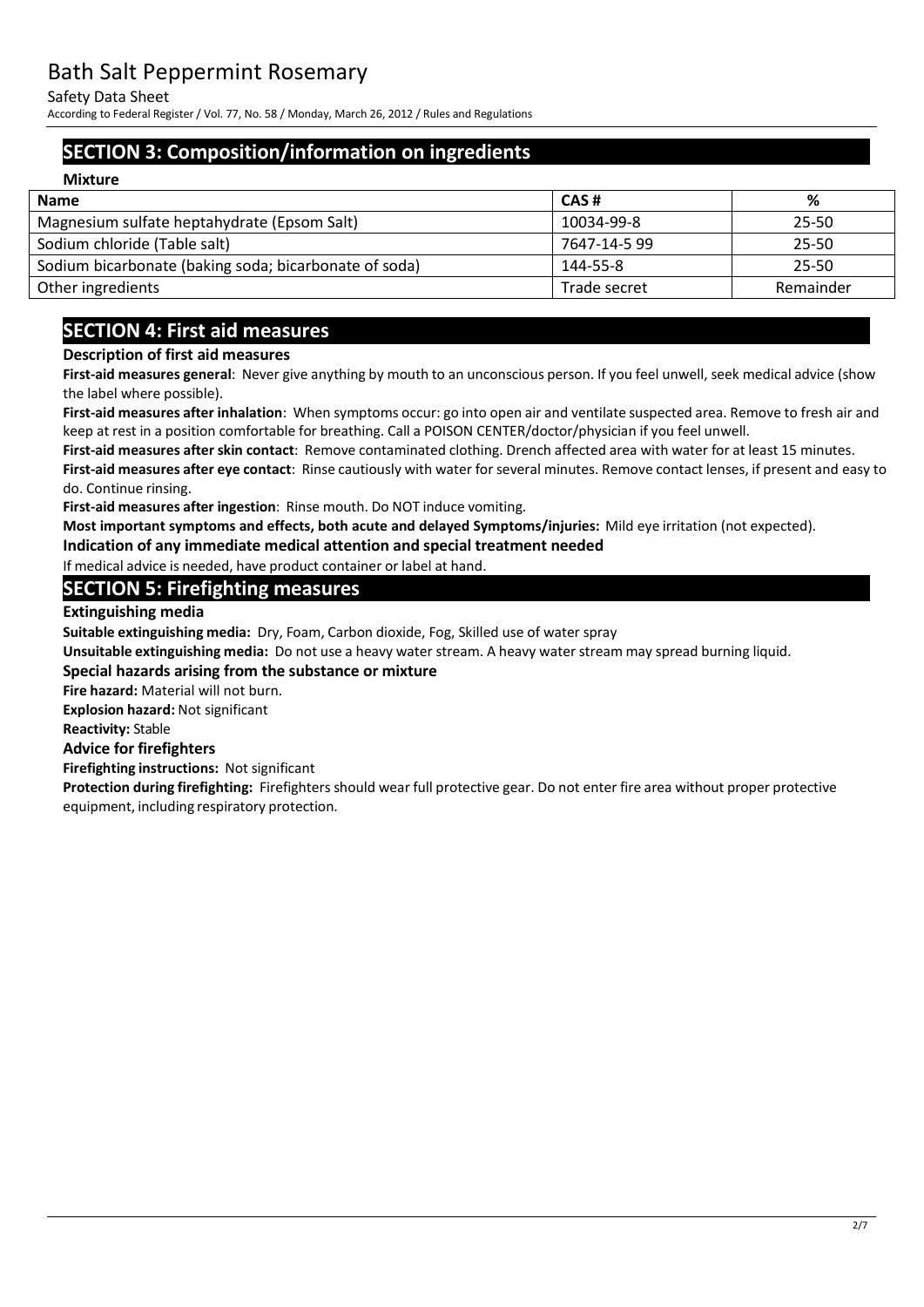Safety Data Sheet

According to Federal Register/ Vol. 77, No. 58 / Monday, March 26, 2012 / Rules and Regulations

### **SECTION 6: Accidental release measures**

#### **Personal precautions, protective equipment and emergency procedures**

**General measures**: Keep away from heat/sparks/open flames/hot surfaces. No smoking. Avoid breathing (vapor, mist). Use only outdoors or in a well-ventilated area. Handle in accordance with good industrial hygiene and safety practice.

#### **For non-emergency personnel**

**Protective equipment:** Use appropriate personal protection equipment (PPE).

**Emergency procedures:** Evacuate unnecessary personnel.

#### **For emergency responders**

**Protective equipment:** Equip cleanup crew with proper protection. Use appropriate personal protection equipment (PPE). **Emergency procedures:** Ventilate area.

#### **Environmental precautions**

Prevent entry to sewers and public waters.

#### **Methods and material for containment and cleaning up**

**For containment:** Absorb and/or contain spill with inert material, then place in suitable container.

**Methods for cleaning up:** Clear up spillsimmediately and dispose of waste safely.

#### **Reference to other sections**

See heading 8, Exposure Controls and Personal Protection.

# **SECTION 7: Handling and storage**

#### **Precautions for safe handling**

**Additional hazards when processed:** Not significant

Precautions for safe handling: Keep away from heat/sparks/open flames/hot surfaces. No smoking. Avoid breathing mist, spray, vapors. Use only outdoors or in a well-ventilated area. Wear recommended personal protective equipment.

**Hygiene measures:** Handle in accordance with good industrial hygiene and safety procedures. Wash hands and other exposed areas with mild soap and water before eating, drinking, or smoking and again when leaving work.

#### **Conditions for safe storage, including any incompatibilities**

**Technical measures:** Not significant

**Storage conditions:** Store in a dry, cool and well-ventilated place. Keep container closed when not in use.

**Incompatible products:** None noted

**Incompatible materials:** None noted

**Storage area:** Store in a dry, cool and well-ventilated place.

**Special rules on packaging:** None noted

#### **Specific end use(s)**

Topical skin care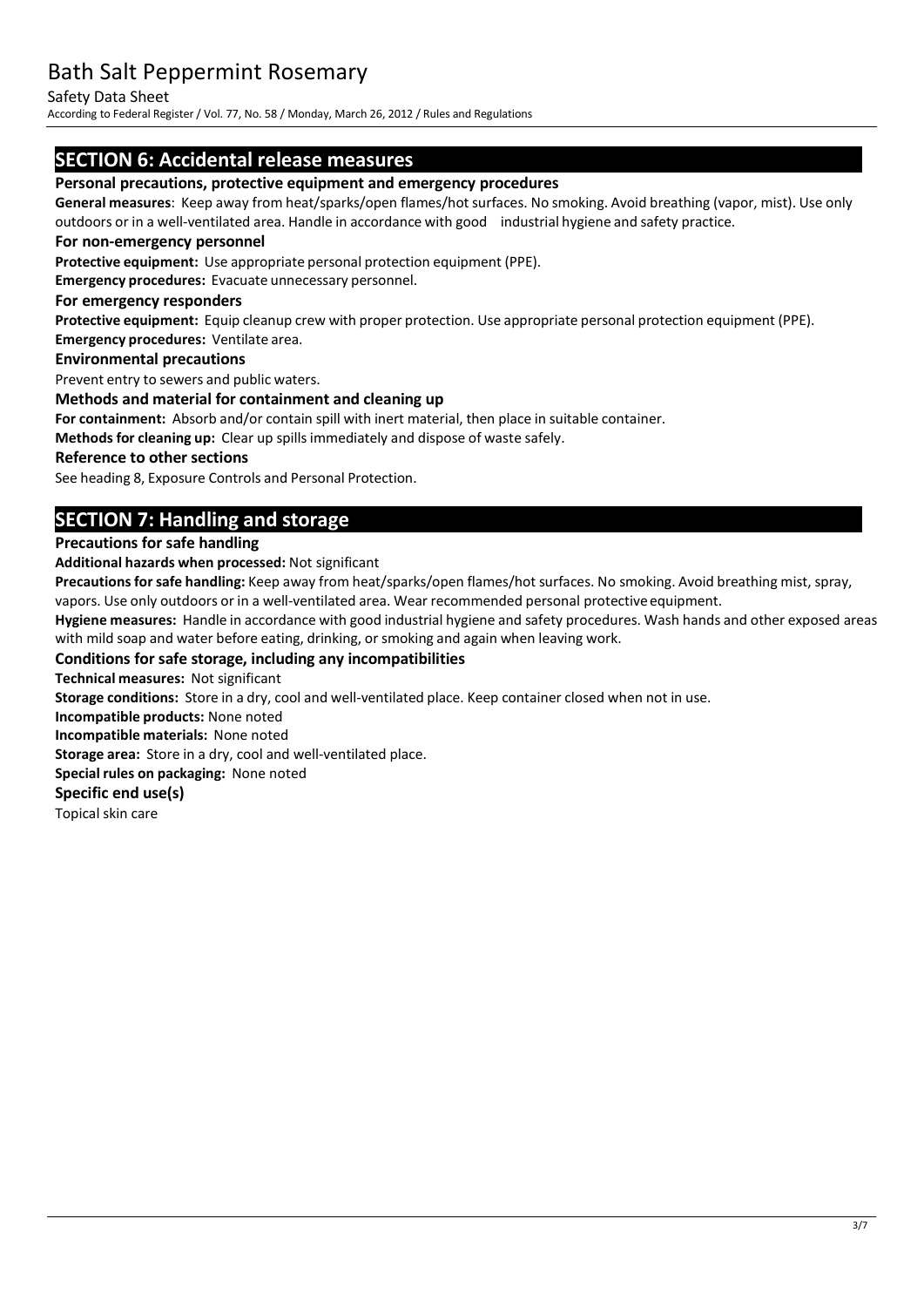Safety Data Sheet

According to Federal Register/ Vol. 77, No. 58 / Monday, March 26, 2012 / Rules and Regulations

### **SECTION 8: Exposure controls/personal protection**

**Control parameters**

j.

| <b>Exposure controls</b><br>Appropriate engineering controls | : Ensure all national/local regulations are observed.                                                                                                                   |
|--------------------------------------------------------------|-------------------------------------------------------------------------------------------------------------------------------------------------------------------------|
| Personal protective equipment                                | : Insufficient ventilation: wear respiratory protection.                                                                                                                |
|                                                              |                                                                                                                                                                         |
| Hand protection                                              | : None needed                                                                                                                                                           |
| Eye protection                                               | : Safety glasses                                                                                                                                                        |
| Skin and body protection                                     | : None needed                                                                                                                                                           |
| Respiratory protection                                       | : Not usually required under normal conditions of use. If exposure limits are exceeded<br>or irritation is experienced, approved respiratory protection should be worn. |
| Thermal hazard protection                                    | : None needed                                                                                                                                                           |
| Other information                                            | : When using, do not eat, drink or smoke.                                                                                                                               |

# **SECTION 9: Physical and chemical properties**

#### **Information on basic physical and chemical properties**

| <b>Physical state</b>            | <b>Powder Mineral Mixture</b>  |
|----------------------------------|--------------------------------|
| Appearance                       | Granules                       |
| Color                            | White to off-white             |
| Odor                             | Mild mint scent                |
| Odor threshold                   | No data available              |
| рH                               | No data available              |
| <b>Relative evaporation rate</b> | No data                        |
| <b>Freezing point</b>            | No data available              |
| <b>Boiling point</b>             | $(^{\circ}C):>350$             |
| <b>Flash Point</b>               | None established               |
| Auto-ignition temperature        | No data available              |
| <b>Decomposition Temperature</b> | No data available              |
| Flammability (solid, gas)        | No data available              |
| Vapor pressure                   | No data available              |
| Relative vapor density at 20 °C  | No data available              |
| <b>Relative density</b>          | No data available              |
| <b>Density</b>                   | Specific Gravity (Water=1): >1 |
| Solubility                       | Totally soluble in water       |
| Log Pow                          | No data available              |
| Log Kow                          | No data available              |
| Viscosity, kinematic             | No data available              |
| Viscosity, dynamic               | No data available              |
| <b>Explosive properties</b>      | No data available              |
| <b>Oxidizing properties</b>      | No data available              |
| <b>Explosive limits</b>          | Not applicable                 |
|                                  |                                |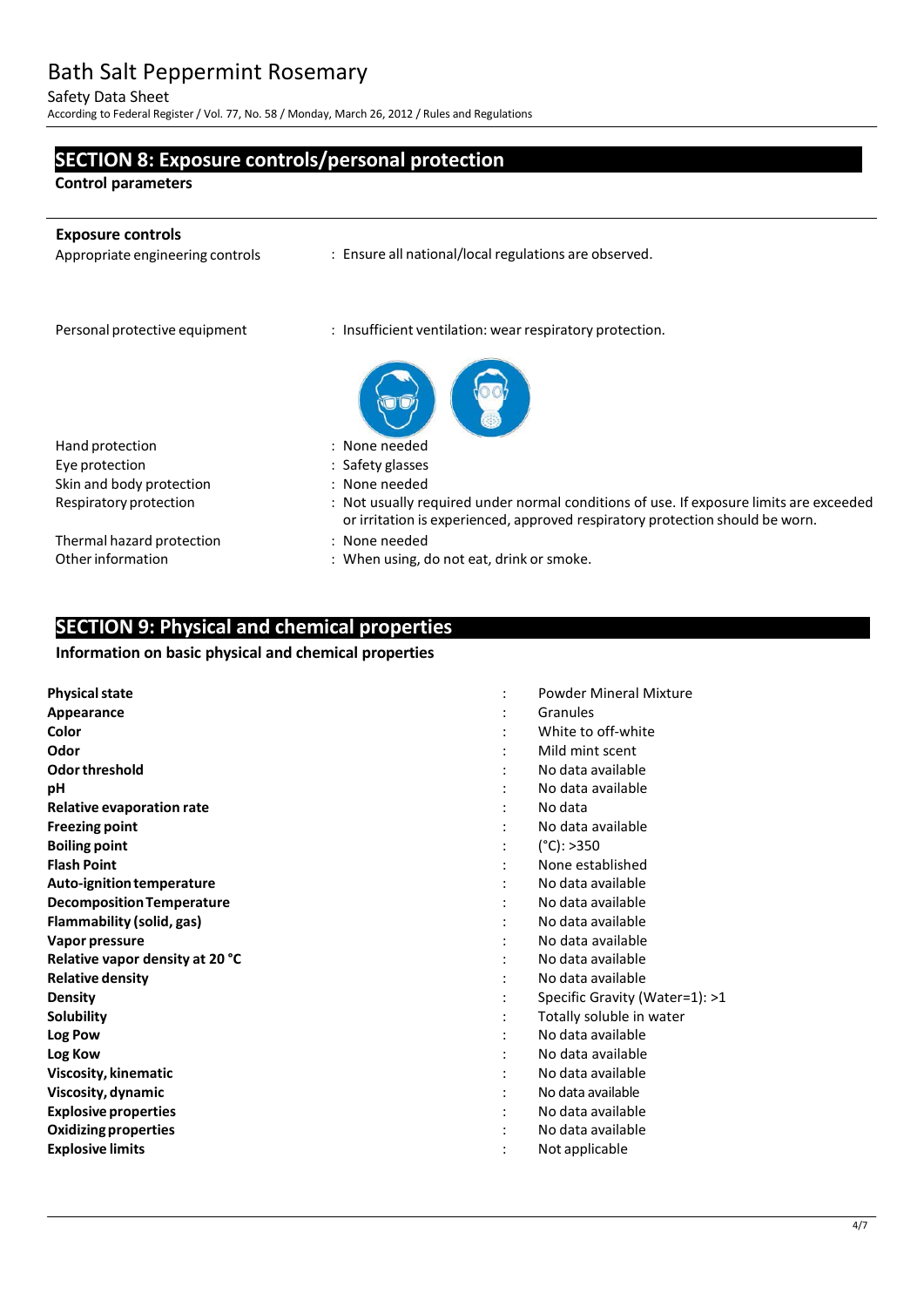Safety Data Sheet According to Federal Register/ Vol. 77, No. 58 / Monday, March 26, 2012 / Rules and Regulations

#### **Other information**

No additional information available

# **SECTION 10: Stability and reactivity**

**Reactivity: Stable**

**Chemical Stability:** Stable under recommended handling and storage conditions(see section 7).

**Possibility of Hazardous Reactions:** Not expected

**Conditions To Avoid:** Avoid open flame. Direct sunlight.

**IncompatibleMaterials:** None noted

**Hazardous Decomposition Products: None noted** 

# **SECTION 11: Toxicological information**

#### **Information on toxicological effects**

Acute toxicity: Not classified

| Oil mixture                                                                          |            |  |  |
|--------------------------------------------------------------------------------------|------------|--|--|
| LD50 animal                                                                          | Not tested |  |  |
| <b>Skin corrosion/irritation: Not classified</b>                                     |            |  |  |
| <b>Serious eye damage/irritation: Not expected</b>                                   |            |  |  |
| Respiratory or skin sensitization: Not classified                                    |            |  |  |
| <b>Germ cell mutagenicity: Not classified</b>                                        |            |  |  |
| <b>Carcinogenicity: Not classified</b>                                               |            |  |  |
| <b>Reproductive toxicity: Not classified</b>                                         |            |  |  |
| Specific target organ toxicity (single exposure): Not classified                     |            |  |  |
| Specific target organ toxicity (repeated exposure): Not classified                   |            |  |  |
| <b>Aspiration hazard: Not classified</b>                                             |            |  |  |
| <b>Symptoms/injuries after inhalation: Not classified</b>                            |            |  |  |
| Symptoms/injuries after eye contact: Not classified                                  |            |  |  |
| Symptoms/injuries after ingestion: Ingestion may cause nausea, vomiting and diarrhea |            |  |  |
| Toxicity                                                                             |            |  |  |
| Nontoxic                                                                             |            |  |  |
|                                                                                      |            |  |  |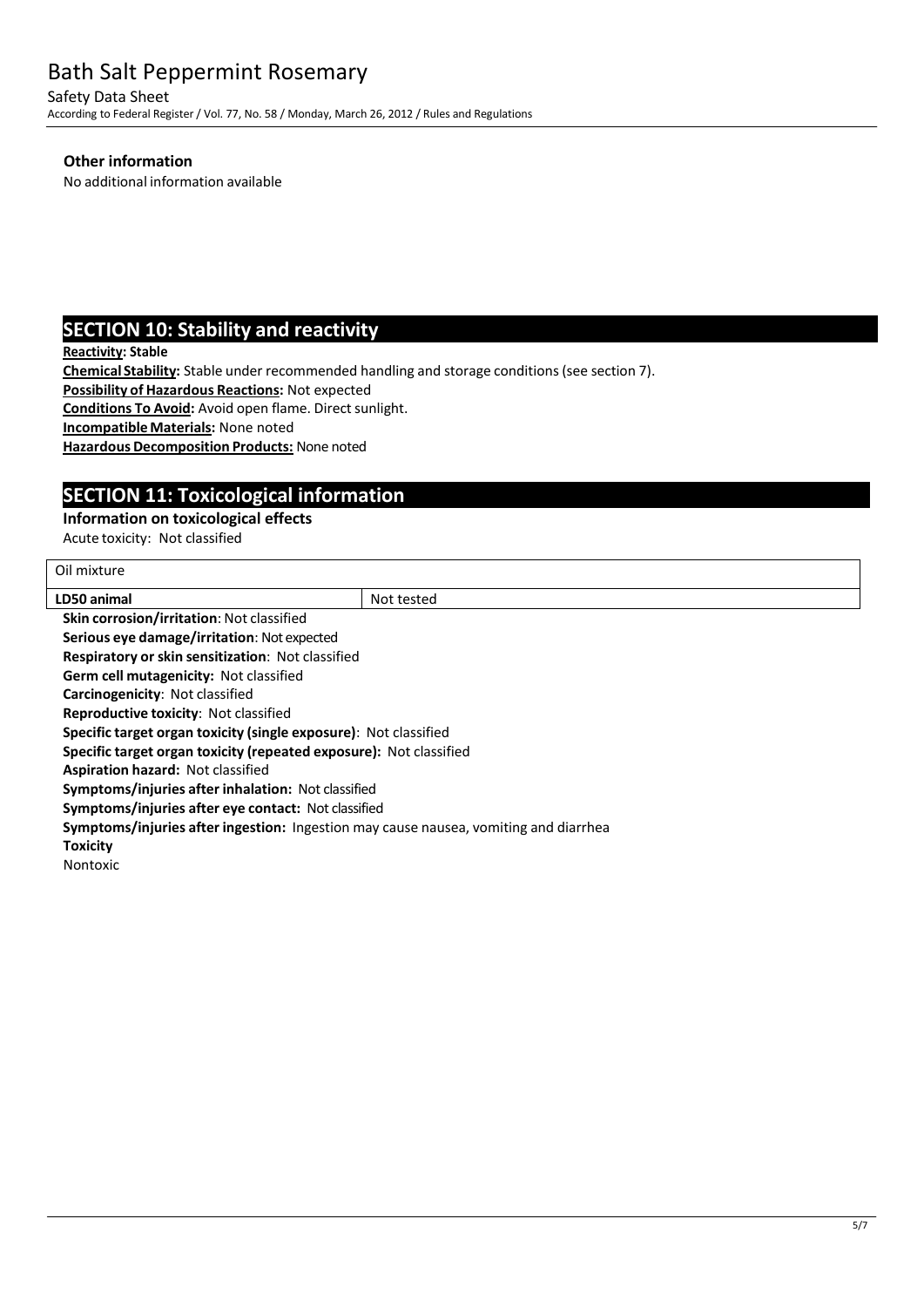#### Safety Data Sheet

According to Federal Register/ Vol. 77, No. 58 / Monday, March 26, 2012 / Rules and Regulations

|                                                        | <b>SECTION 12: Ecological information</b> |  |  |  |
|--------------------------------------------------------|-------------------------------------------|--|--|--|
| Substance or mixture                                   |                                           |  |  |  |
| Ecotoxicity                                            | None established                          |  |  |  |
| <b>Persistence and degradability</b>                   |                                           |  |  |  |
| Lotion mixture                                         |                                           |  |  |  |
| Persistence and degradability<br>Readily biodegradable |                                           |  |  |  |
| <b>Bioaccumulative potential</b>                       |                                           |  |  |  |
| Substance or mixture                                   |                                           |  |  |  |
| <b>Bioaccumulative potential</b>                       | Not established                           |  |  |  |
| <b>Mobility in soil</b>                                |                                           |  |  |  |
| No additional information available                    |                                           |  |  |  |

#### **Other adverse effects**

**Other information:** Avoid release to the environment.

### **SECTION 13: Disposal considerations**

#### **Waste treatment methods**

**Regional legislation (waste):** U.S. - RCRA (Resource Conservation & Recovery Act) - Basis for Listing - Appendix VII. U.S. - RCRA (Resource Conservation & Recovery Act) - Constituentsfor Detection Monitoring. U.S. - RCRA (Resource Conservation & Recovery Act) - List for Hazardous Constituents. U.S. - RCRA (Resource Conservation & Recovery Act) - Phase 4 LDR Rule - Universal Treatment Standards. U.S. - RCRA (Resource Conservation & Recovery Act) - TSD Facilities Ground Water Monitoring. U.S. - RCRA (Resource Conservation & Recovery Act) - U Series Wastes - Acutely Toxic Wastes & Other Hazardous Characteristics.

Waste disposal recommendations: Dispose of contents/container in accordance with local/regional/national/international regulations.

Additional information: Handle empty containers with care because residual vapors are flammable.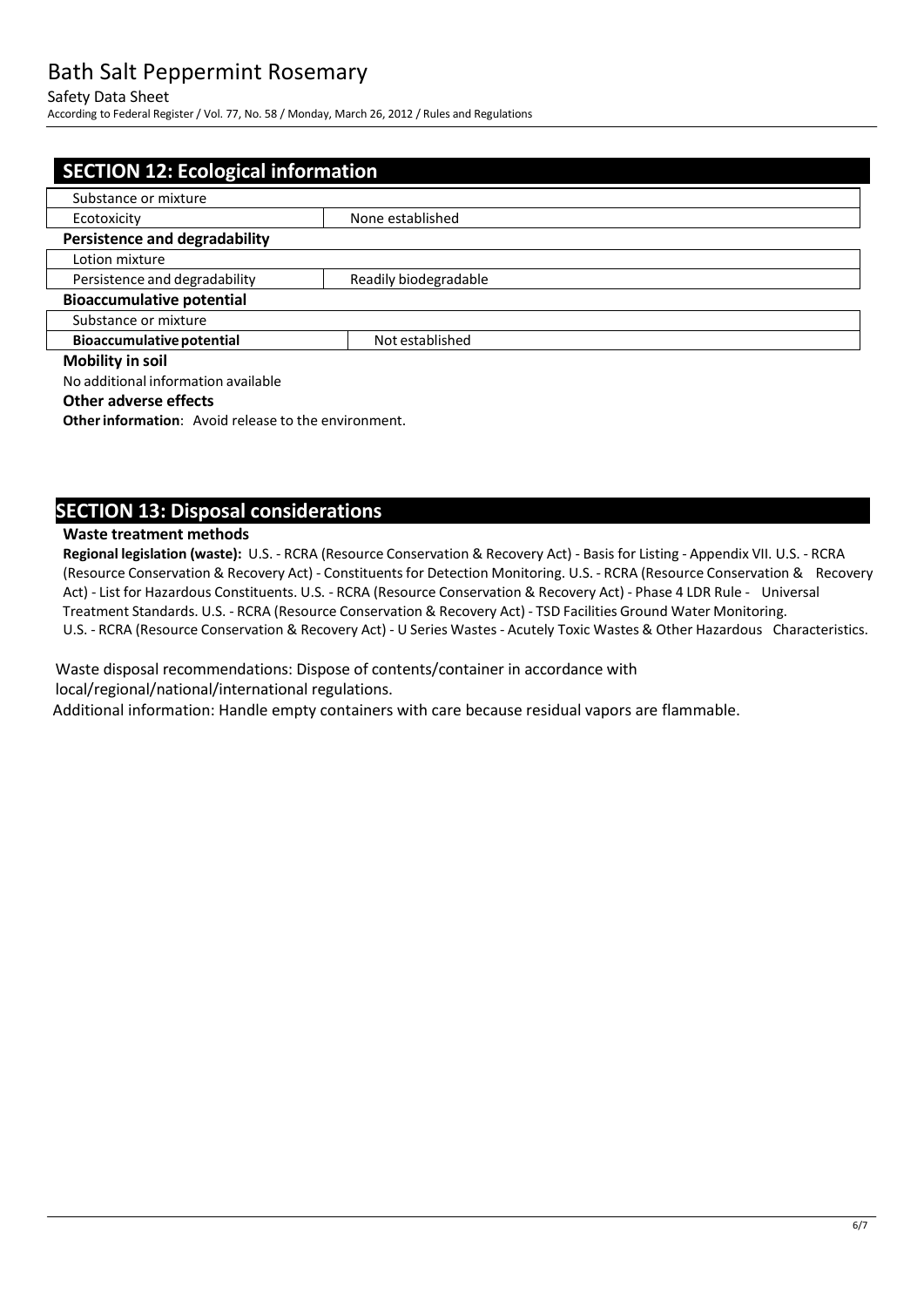Safety Data Sheet

According to Federal Register/ Vol. 77, No. 58 / Monday, March 26, 2012 / Rules and Regulations

### **SECTION 14: Transport information**

In accordance with ICAO/IATA/DOT/TDG Not regulated

# **SECTION 15: Regulatory information**

### **US Federal regulations**

Oil Mixture

| <b>Hazard classifications</b> | None |
|-------------------------------|------|
|                               |      |